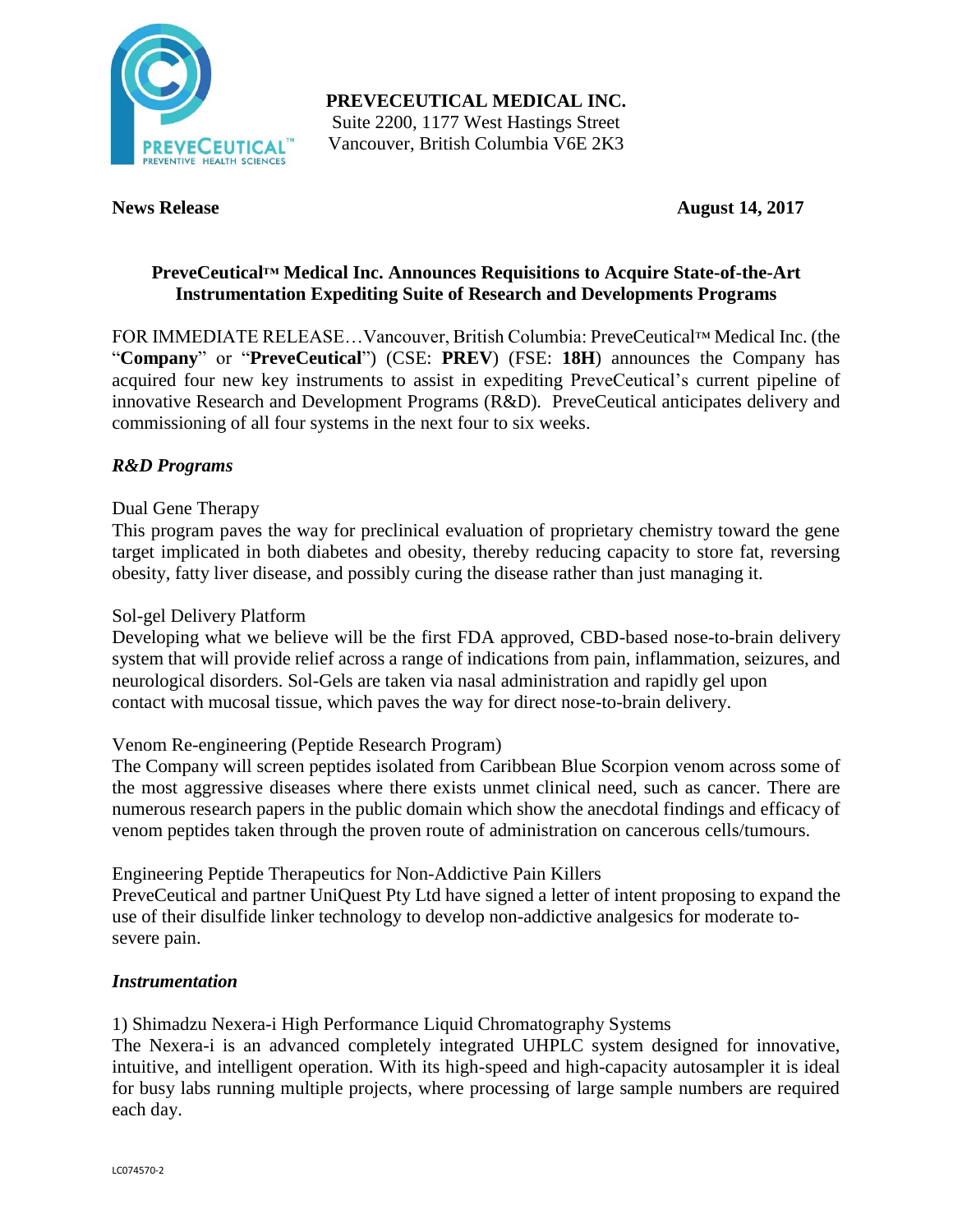# LC074570-2

### 2) Shimadzu PPSQ Protein Sequencer

The PPSQ-53A Protein Sequencer uses automated Edman degradation chemistry to deliver conclusive N-terminal sequencing from isolated peptides/proteins. Automated Edman degradation chemistry is a robust solution delivering unambiguous sequence data that is much less complex than that derived from mass spectrometry alone.

3) Biotage Isolera Dalton 2000 Flash Chromatography system This second-generation system is the most advanced mass-

directed flash purification system in the World. PreveCeutical have the pleasure in announcing it will take ownership of the very first unit supplied globally, which will let us perform purification and analysis simultaneously, giving unprecedented power and speed in isolating (un)known compounds.

4) Biotage Initiator + Alstra automated peptide synthesizer A fully automated microwave peptide synthesizer with functionality such as branching, pre-activation, and UV monitoring capability; this instrument represents best-in-class modality for both small and large-scale synthesis of peptides and peptidomimetics. The Biotage Alstra system gives unrivalled flexibility and reliability in generating purer peptides in higher purity and yields.

## *About PreveCeutical Medical Inc.*

PreveCeutical Medical Inc. (CSE: PREV) (FSE: 18H) is a health sciences company that develops innovative options for preventive and curative therapies utilizing organic and nature identical products.

The Company currently has one product available for sale, the CELLB9<sup>®</sup> Immune System Booster. CELLB9® is an oral solution containing polarized and potentiated essential minerals extracted from a novel peptide obtained from Caribbean Blue Scorpion venom. The active potentiated ingredients in the Blue Scorpion venom appear to support health at a deep cellular level, having been used for many years and in over 40 countries. The solution is colourless and odourless and can be administered orally.

For more information about PreveCeutical, please visit www.PreveCeutical.com, follow us on Twitter: http://twitter.com/PreveCeuticals and Facebook: www.facebook.com/PreveCeutical.

## *On Behalf of the Board of Directors*

*"Stephen Van Deventer"* Chairman & CEO